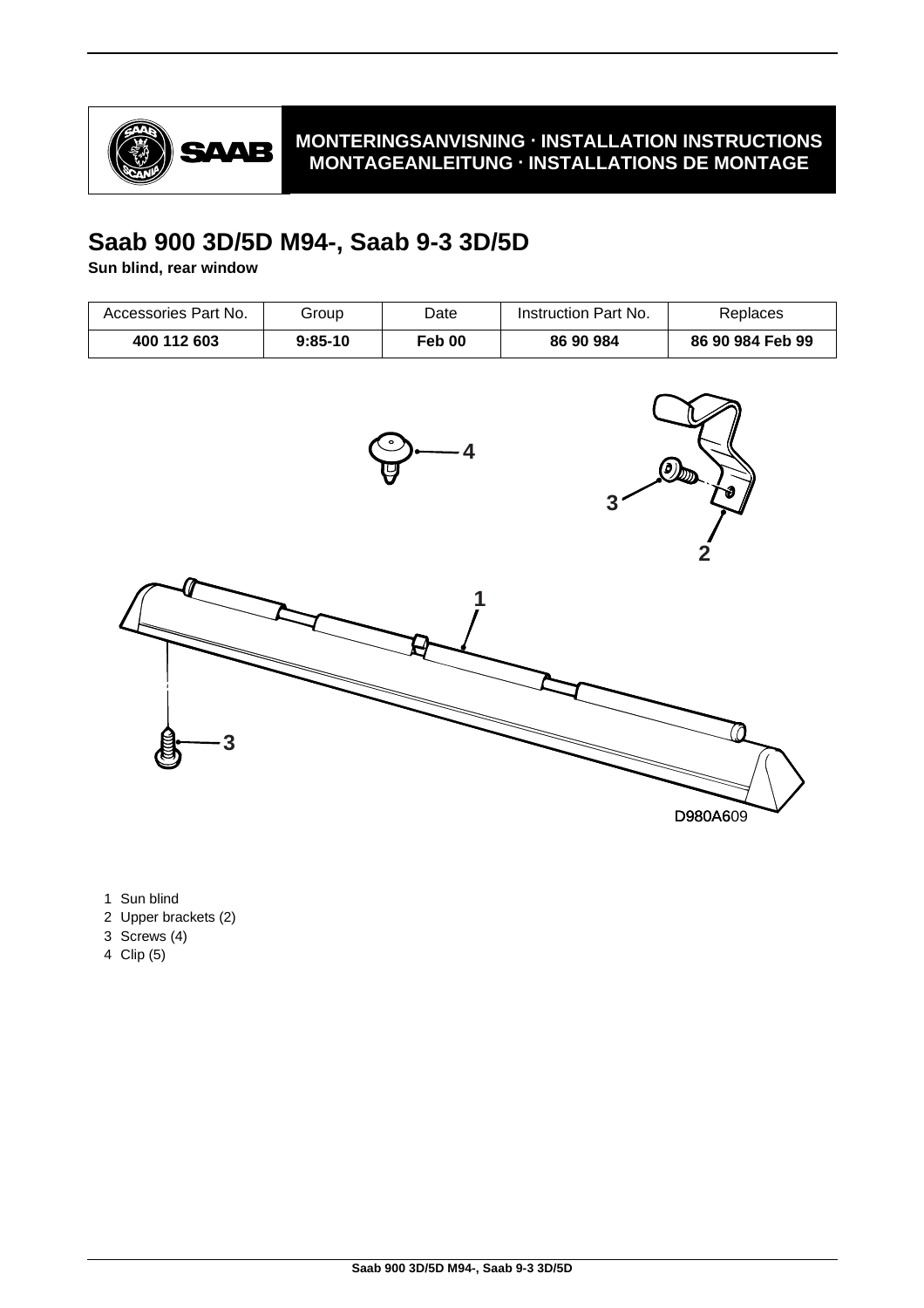

D980A605